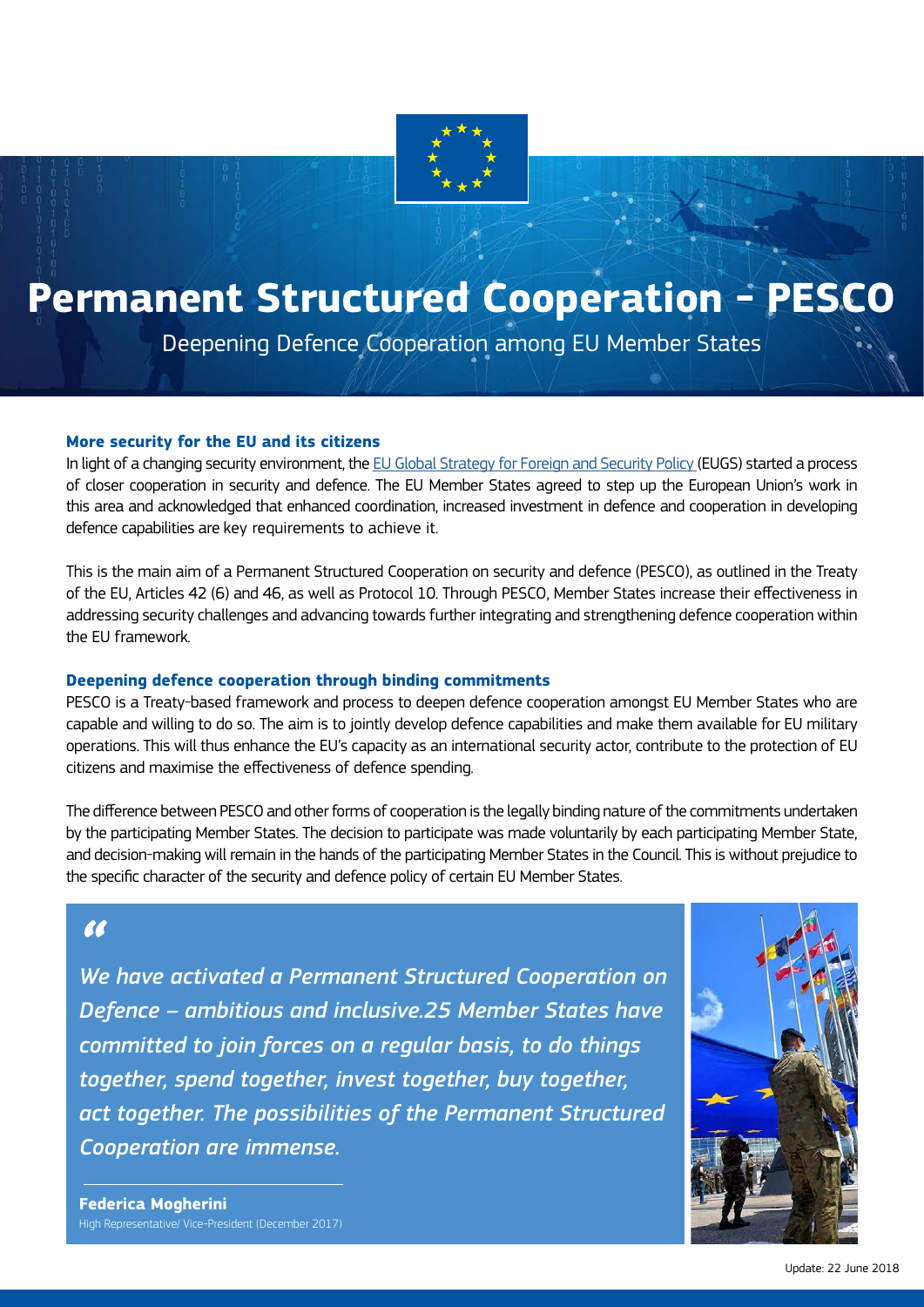#### **Steps towards a Permanent Structured Cooperation**

On 13 November 2017, as the first formal step towards setting up PESCO, Ministers signed a **common [notification](http://www.consilium.europa.eu/media/31511/171113-pesco-notification.pdf)** on the PESCO and handed it over to the High Representative and the Council. The notification sets out a list of 20 more binding common commitments in the areas of defence investment, capability development and operational readiness. It also contained proposals on the governance of PESCO and its principles.

Based on this notification, on 11 December 2017, the Council took the historic step to adopt a [decision](http://www.consilium.europa.eu/en/press/press-releases/2017/12/11/defence-cooperation-pesco-25-member-states-participating/) establishing PESCO and its list of participants. A total of 25 Member States decided to participate in PESCO.

The participating Member States also agreed on a declaration identifying the first 17 collaborative PESCO projects, in the areas of capability development and in the operational dimension. They range from the establishment of a European Medical Command, an EU Training Mission Competence Centre, Cyber Rapid Response Teams and Mutual Assistance in Cyber Security, to Military Disaster Relief and an upgrade of Maritime Surveillance.

#### **Structure and Governance**

PESCO will have a two-layer structure:



**• Council Level:** Responsible for the overall policy direction and decision-making, including as regards the assessment mechanism to determine if participating Member States are fulfilling their commitments. Only PESCO members are voting, decisions are taken by unanimity (except decisions regarding the suspension of membership and entry of new members which are taken by qualified majority).

**• Projects Level::** Managed by those Member States that take part in it, under the oversight of the Council. To structure the work, a decision on general governance rules for the projects has been adopted by the Council.

**PESCO Secretariat:** The European Defence Agency (EDA) and the EEAS, including the EU Military Staff, are jointly providing secretariat functions for all PESCO matters, with a single point of contact for the participating Member States.

**Assessment process:** Each participating Member State is required to communicate every year a National Implementation Plan (NIP) to assess the fulfilment of the binding commitments they have made to one another. The High Representative will present annually a report on PESCO to the Council. On this basis, the Council will – also annually - review whether the participating Member States continue to fulfil the more binding commitments.

**Implementation of PESCO:** On 6 March 2018, the Council adopted a [Recommendation which sets out a roadmap](http://data.consilium.europa.eu/doc/document/ST-6588-2018-REV-1/en/pdf) for the further implementation of PESCO.

#### **Assessing the fulfilment of the more binding commitments**

**>** Each participating Member State is required to communicate every year a National Implementation Plan (NIP), informing the other participating Member States on how it is contributing to fulfilment of the binding commitments it has undertaken. These National Implementation Plans form the basis of the assessment process, as described in the Council decision establishing PESCO. The High Representative will present annually a report on PESCO to the Council. On this basis, the Council will – also annually - review whether the participating Member States continue to fulfil the more binding commitments.

<sup>1.</sup> The participating Member States are: Austria, Belgium, Bulgaria, Czech Republic, Croatia, Cyprus, Estonia, Finland, France, Germany, Greece, Hungary, Italy, Ireland, Latvia, Lithuania, Luxembourg, the Netherlands, Poland, Portugal, Romania, Slovenia, Slovakia, Spain and Sweden.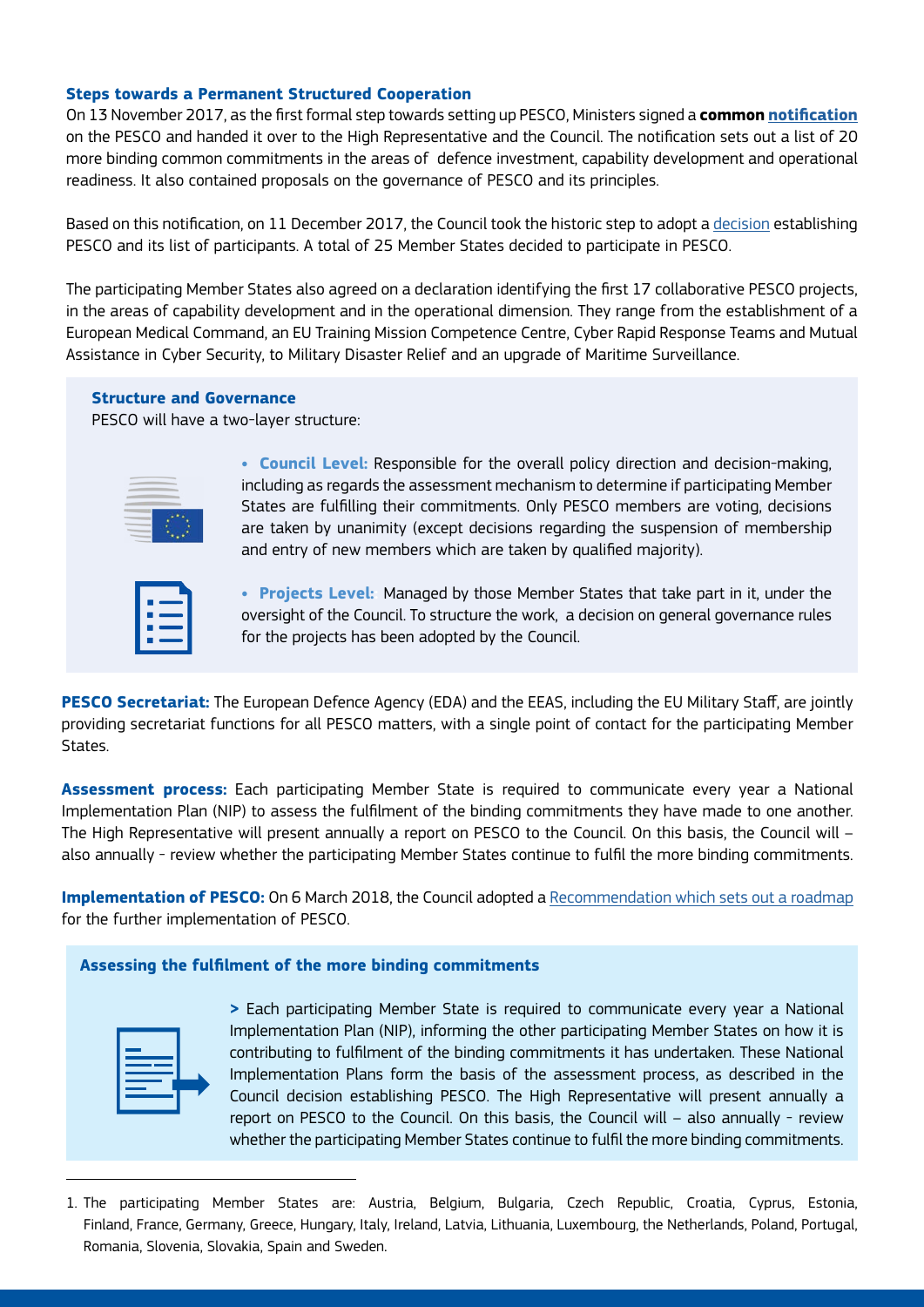**>** In line with the Recommendation on the Roadmap adopted by the Council on 6 March 2018, the participating Member States will submit their National Implementation Plans every year in January. Based on the assessment done by the PESCO secretariat, the High Representative will present the annual PESCO report to the Council in spring, in view of the Council's review of the fulfilment of the commitments by the individual participating Member States.

#### **Taking forward the PESCO projects**

**>** On 6 March 2018, the Council formally adopted the first set of 17 different projects and the project members for each of them.



**>** On 25 June 2018, the Council adopted a Decision establishing the common set of governance rules for the PESCO projects. It includes an obligation to report on progress to the Council once a year, based on the roadmap with objectives and milestones agreed within each project.

**>** Each year, the process to generate new projects will be launched in view of updating the list of projects and their participants, by November by the Council. Assessment criteria have been developed by the PESCO secretariat to inform the evaluation of the project proposals by the participating Member States.

#### **Third States participation in PESCO projects**

**>** While membership of the Permanent Structured Cooperation is only for those Member States who have undertaken the more binding commitments, third States may exceptionally participate at the level of PESCO projects.



**>** As a first step, the Council envisages to develop the general conditions under which third states may exceptionally be invited to participate in PESCO projects.

**>** The Council will decide whether a third State meets these requirements. Following a positive decision, the project may then into administrative arrangement with the concerned third State, in line with procedures and decision-making autonomy of the Union.

### **PESCO – an instrument relevant for the security of the EU and its citizens**

- **•** PESCO is both a permanent framework for closer cooperation and a structured process to gradually deepen defence cooperation within the Union framework. It will be a driver for integration in the field of defence.
- Each participating Member State provides a plan for the national contributions and efforts they have agreed to make. These national implementation plans are subject to regular assessment. This is different from the voluntary approach that is currently the rule within the EU's Common Security and Defence Policy.
- PESCO is designed to contribute to making European defence more efficient and to deliver more output by providing enhanced coordination and collaboration in the areas of investment, capability development and operational readiness. Permanent structured cooperation in this domain will allow decreasing the number of different weapons' systems in Europe, and therefore strengthen operational cooperation among Member States, connect their forces through increased interoperability and enhance industrial competitiveness.